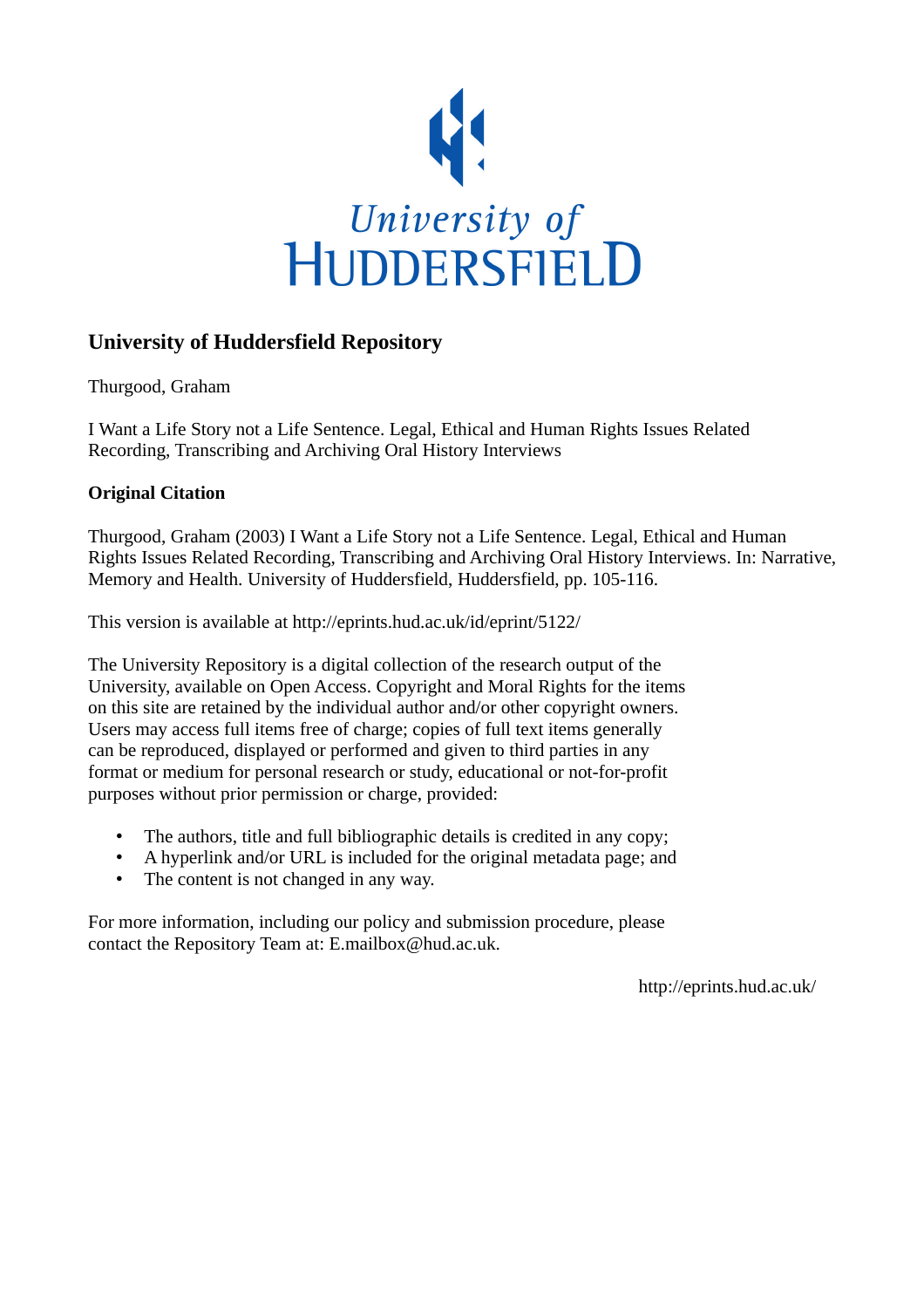# 11 I Want a Life Story not a Life Sentence. Legal, Ethical and Human Rights Issues Related Recording, Transcribing and Archiving Oral History Interviews GRAHAM THURGOOD

This paper explores legal, ethical and human rights issues of conducting oral history interviews and focuses on problematic factors related to depositing the resultant audiotapes and transcripts in archives. Methods of protecting those who may be harmed in anyway by the tapes or transcripts being open to public access are identified. The potential ethical and legal consequences for researchers are explored. The interviews were part of an historical research study into the history of Nursing in the two West Yorkshire towns of Halifax and Huddersfield, United Kingdom (UK) between 1870-1960. The two methodological approaches were analysis of the primary and secondary documentary archival sources, and oral history interviewing of a sample of twenty-one retired nurses ranging from 65-97 years old representative of location and career experience to ensure a strategic purposive sample. The resultant audiotapes and transcripts will be stored in the archives of The University of Huddersfield.

 The aim of this paper is to explore the ethical and legal issues related to recording and transcribing oral history interviews, and depositing them in archives, and focuses on the complexities of informed consent and the importance of recognising the rights of third parties implicated by their inclusion in other people's narratives. Options related to recording, transcribing and archiving narrative data were identified and ultimately the decision to deposit both the tape and transcript in the university archives was made. It seemed wasteful to record this irreplaceable data and then destroy it. The Qualidata Centre aims to deposit qualitative data in suitable public archive repositories (Corti et al., 1995). This initiative recognises the importance of preserving research data and the problematic issues created.

 The researcher's role in depositing material into an archive was questioned including the relationship between the researcher and the archivist. How can

105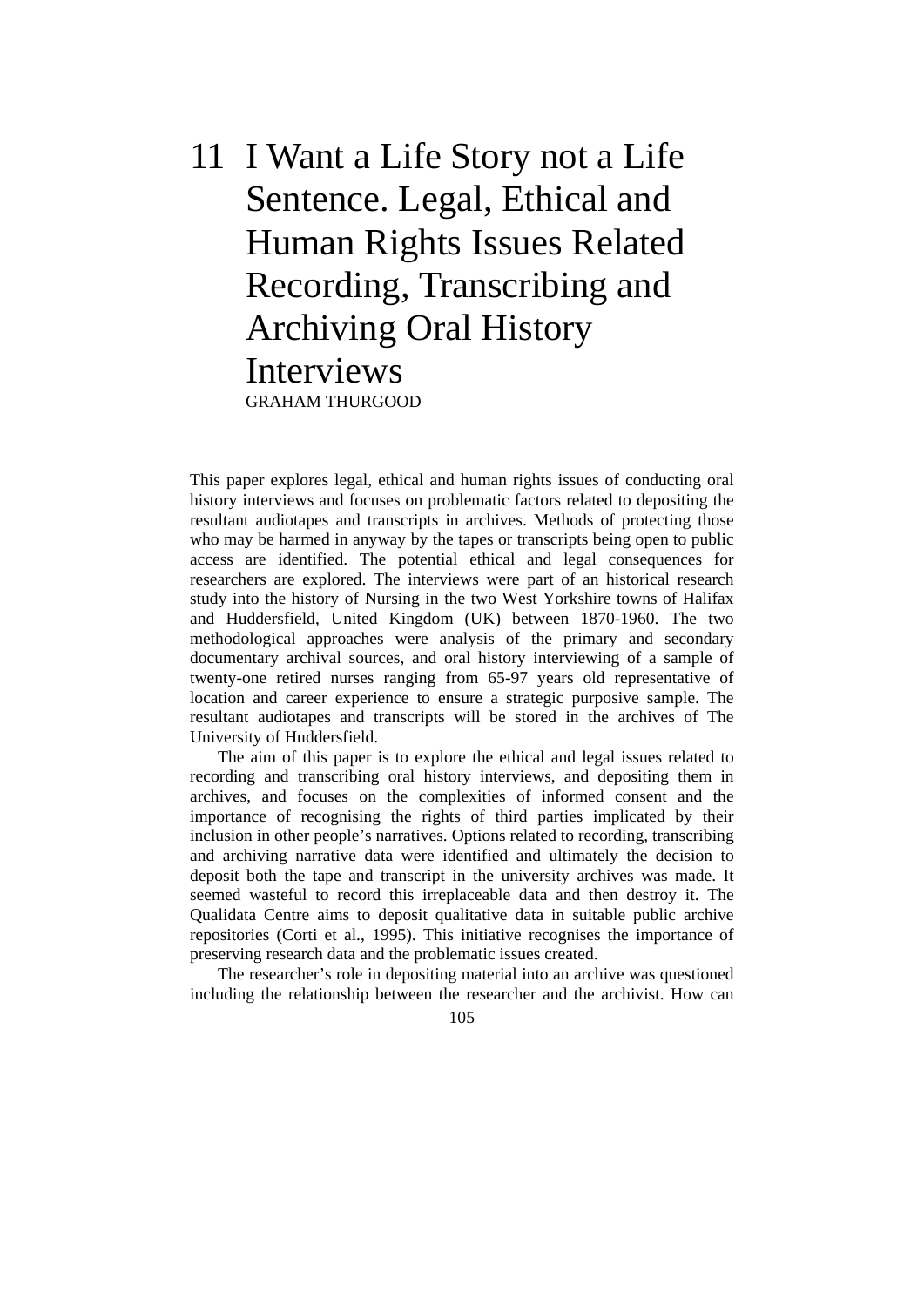researchers ensure all ethical and legal agreements between themselves and their interviewees are maintained once the research data is archived? Richardson and Godfrey (2002) explore some of these issues. Bar-on (1996) recommends researchers consider if they want to interfere in the interviewee's life and if they can cope with unexpected consequences of the interview.

*\_\_\_\_\_\_\_\_\_\_\_\_\_\_\_\_\_\_\_\_\_\_\_\_\_\_\_\_\_\_\_\_\_\_\_\_\_\_\_\_\_\_\_\_\_\_\_\_\_\_\_\_\_\_\_\_\_\_\_\_\_\_\_\_\_\_\_\_\_* 

 When preparing data for archival storage questions arise as to what extent, if any, data should be edited prior to storage and for what reasons. Bradburn (1973) and Cassinelli (1958) discuss the collection and use of research data and consider it in relation to its value and importance to the public's interest.

 Ethical and legal issues identified while planning the research were informed consent, confidentiality, anonymity, copyright, protection of other people's rights, interviewing elderly fellow nurses and access to archives. This resulted in the need to consider potential legal and ethical issues. Punch (1994) identifies harm, deception and privacy. Miles and Huberman (1998) additionally identify honesty and trust, competence boundaries, worthiness of the project, advocacy, research integrity and quality, ownership of data and conclusions, and the use and misuse of results.

 This paper concentrates on two of these: informed consent and protection of other people's rights, but the other issues are also dealt with because areas of ethical and legal concerns often overlap.

 The oral history method incorporated a "life story" approach to capture data related to the retired nurses' life before, during and after their nursing careers. Interviews provide biographical data about the individual's personal and professional life events. Faraday and Plummer (1979), Hagemaster (1992), Atkinson (1998) and Johnson (1992) provide additional views about the life story method. Cormack (1996) suggests oral history is a form of in-depth interview. Further definitions of concepts related to oral history and life story as research tools include Bornat (1998) who provides an example of oral history with older people. Dunaway (1992), Perks (1992), Howarth (1998), Ritchie (1995) and Perks and Thomson (1998) provide accounts of oral history methodology. Stahl and King (1996) discuss the value of oral history in preserving professional heritage. Oral history is promoted as a way of allowing data to be collected from the public and returned to them via archival oral history collections.

 Legal, and ethical issues are not static as over time the boundaries and limits shift. Researchers need to keep up to date with changes to ensure they practice ethically and lawfully. The UK's Data Protection Act (HMSO, 1998) provides an example of this and identifies eight principles of good practice ensuring data are:

- fairly and lawfully processed;
- processed for limited purposes;
- adequate, relevant and not excessive;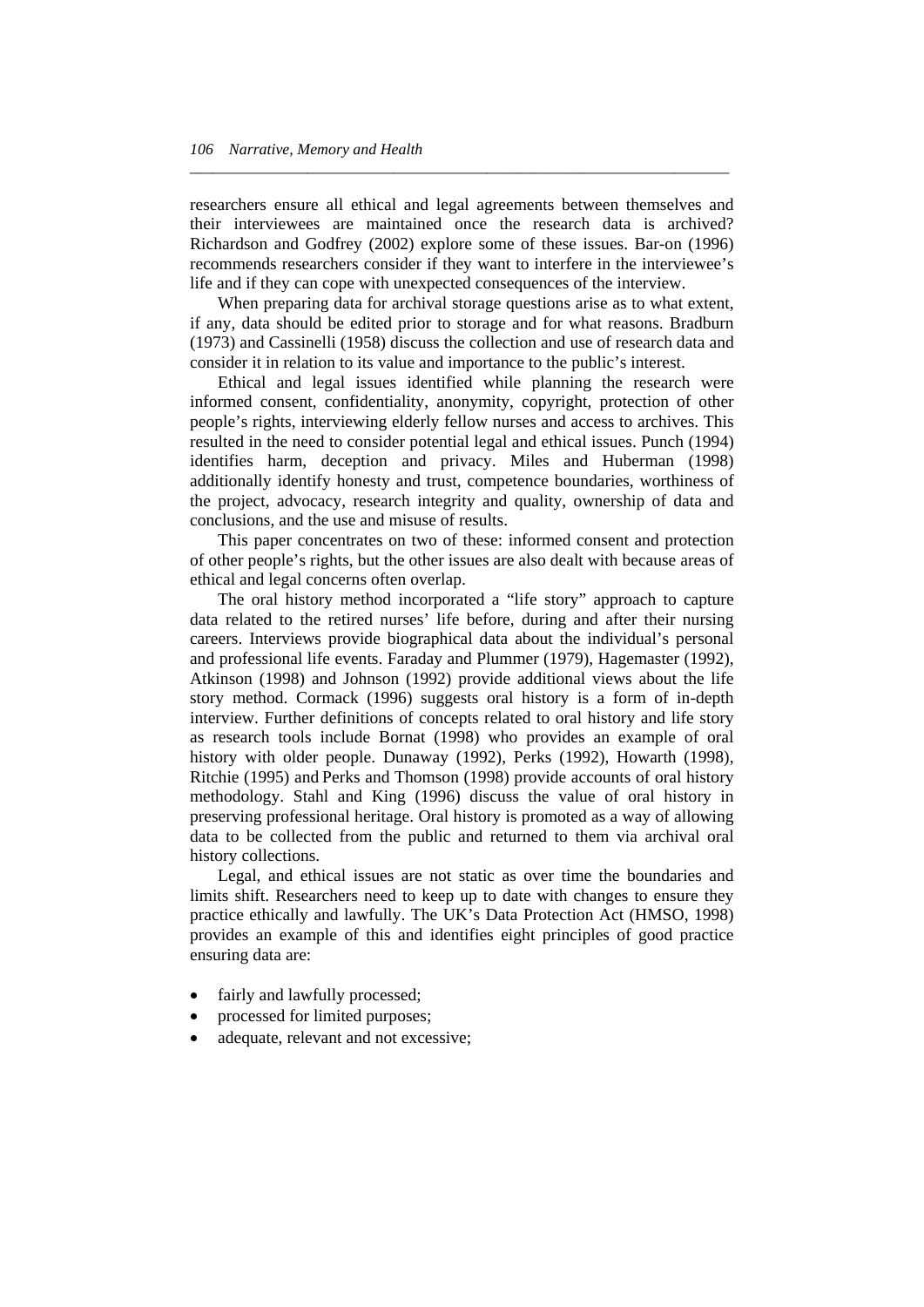- accurate:
- not kept longer than necessary;
- processed in accordance with the data subject's rights;
- secure;
- not transferred to countries without adequate protection.

 The Act defines data both as facts and opinions about individuals and it incorporates the concepts of 'obtaining', 'holding' and 'disclosing'. These concepts have proved useful as a framework.

*\_\_\_\_\_\_\_\_\_\_\_\_\_\_\_\_\_\_\_\_\_\_\_\_\_\_\_\_\_\_\_\_\_\_\_\_\_\_\_\_\_\_\_\_\_\_\_\_\_\_\_\_\_\_\_\_\_\_\_\_\_\_\_\_\_\_\_\_\_\_* 

 By their nature, oral history and life story approaches often provide access to intimate and detailed narrative data. These narratives can include individual's feelings, emotions, beliefs, values and thoughts on varied aspects of their lives. Placing transcripts and audiotapes in archives allows others access to this personal and private research data (Yow, 1994).

 Libel is a false published statement intended to harm a person's reputation (Yow, 1994). How can researchers identify and check statements like this? Is the interviewee's version of events and opinions of third parties just that, *their*  views or judgements and therefore should be taken as such? If a libellous statement goes into the archives it would be liable to a claim of defamation and anyone repeating, republishing, or redistributing a defamatory statement made by another can be held liable. So instead of collecting a life story the researcher, archivist or archive organisation could be getting a life sentence!

 Ensuring research is conducted within a suitable legal and ethical framework is vital to prevent harm to either the interviewee, 3rd parties mentioned in the interview or the researcher. When to ask for permission to deposit the audiotapes and transcripts in the archives and how to ensure interviewees are fully informed of their rights are important questions. How can you ask for this permission prior to interview when almost inevitably neither the interviewer nor interviewee knows the content of the interview? This means asking for permission to deposit the audiotape and transcript prior to interview is unfair to the interviewee and potentially dangerous for the interviewer. Questions arise about the implications of dealing with interview content that may be ethically and/or legally contentious. However, until the interview has been conducted potential problematic contentious issues are unknown.

 Qualitative research data such as narratives often originate from a small number of interviews which if put in publicly accessible documents increases the risk of identifying participants or third parties (Hadjistavropoulos and Smythe, 2001). These issues may include words that are of a derogatory nature about places, organisations or individuals potentially leading to legal action. Concern about what to do if criminal, unethical or unprofessional activity was narrated relating to individuals or third parties had to be considered.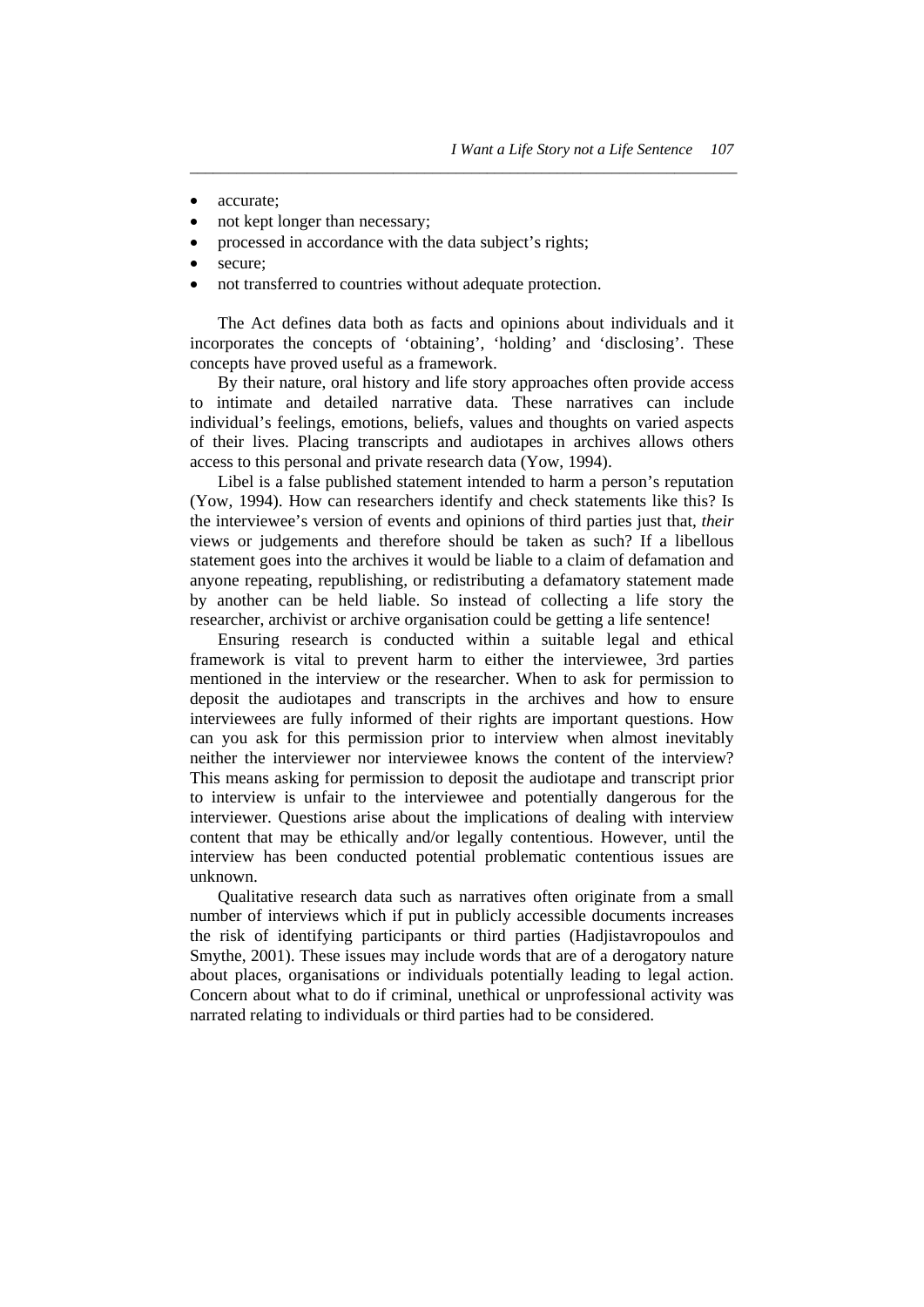Hadjistavropoulos and Smythe (2001) highlight the risk of third parties not involved in the research being identifiable in publicly accessible narratives and provide a detailed examination of issues and example legal cases. They argue that whatever interviewee's say about third parties can be potentially damaging and harmful with third parties becoming angry or likely to sue for defamation or violation of privacy. They suggest this increases the risk of interviewees developing interpersonal problems with third parties. Their examination of a sample of theses found abundant transcript references to third parties. They found both ethically unproblematic and problematic mention of third parties. Problematic examples included:

*\_\_\_\_\_\_\_\_\_\_\_\_\_\_\_\_\_\_\_\_\_\_\_\_\_\_\_\_\_\_\_\_\_\_\_\_\_\_\_\_\_\_\_\_\_\_\_\_\_\_\_\_\_\_\_\_\_\_\_\_\_\_\_\_\_\_\_\_\_* 

- family/marital difficulties;
- money/employment problems;
- dating/relationship issues;
- health problems;
- drug/alcohol abuse;
- verbal, physical, sexual abuse;
- unethical/illegal activities;
- professional misconduct.

 In fact most people when narrating stories refer to others in one way or another. This was important in relation to local retired nurses as many knew each other and were friends, but also talked about each other in the interviews. Also, as the archive is local interviewees and third parties would have easy access. In more contemporary narratives the issue of third parties being able to recognise themselves is relevant. However, many senior nurses like matrons and ward sisters mentioned from a nurses training period in the 1940s would not have survived so they are potentially vulnerable to libellous statements been made against them. However, Thompson (2000) confirms the dead cannot be libelled. Does this mean derogatory statements about them can be deposited in public archives without any moral or professional responsibility? What do researchers do if third parties have not given consent for their stories to be archived? The research participants cannot give consent on behalf of others so many third parties interests are not protected (Hadjistavropoulos and Smythe, 2001).

 Copyright, as a complex legal issue, manifests itself in two forms, the recording copyright that the interviewer owns and the actual words of the interview, which the interviewee owns (Thompson, 2000). In oral history the interviewee is asked to handover copyright of these to the archivist who becomes the copyright holder. This involves ensuring appropriate informed consent is obtained from the start of the research process so that the intention to archive the audiotapes and transcripts is transparent to the interviewees and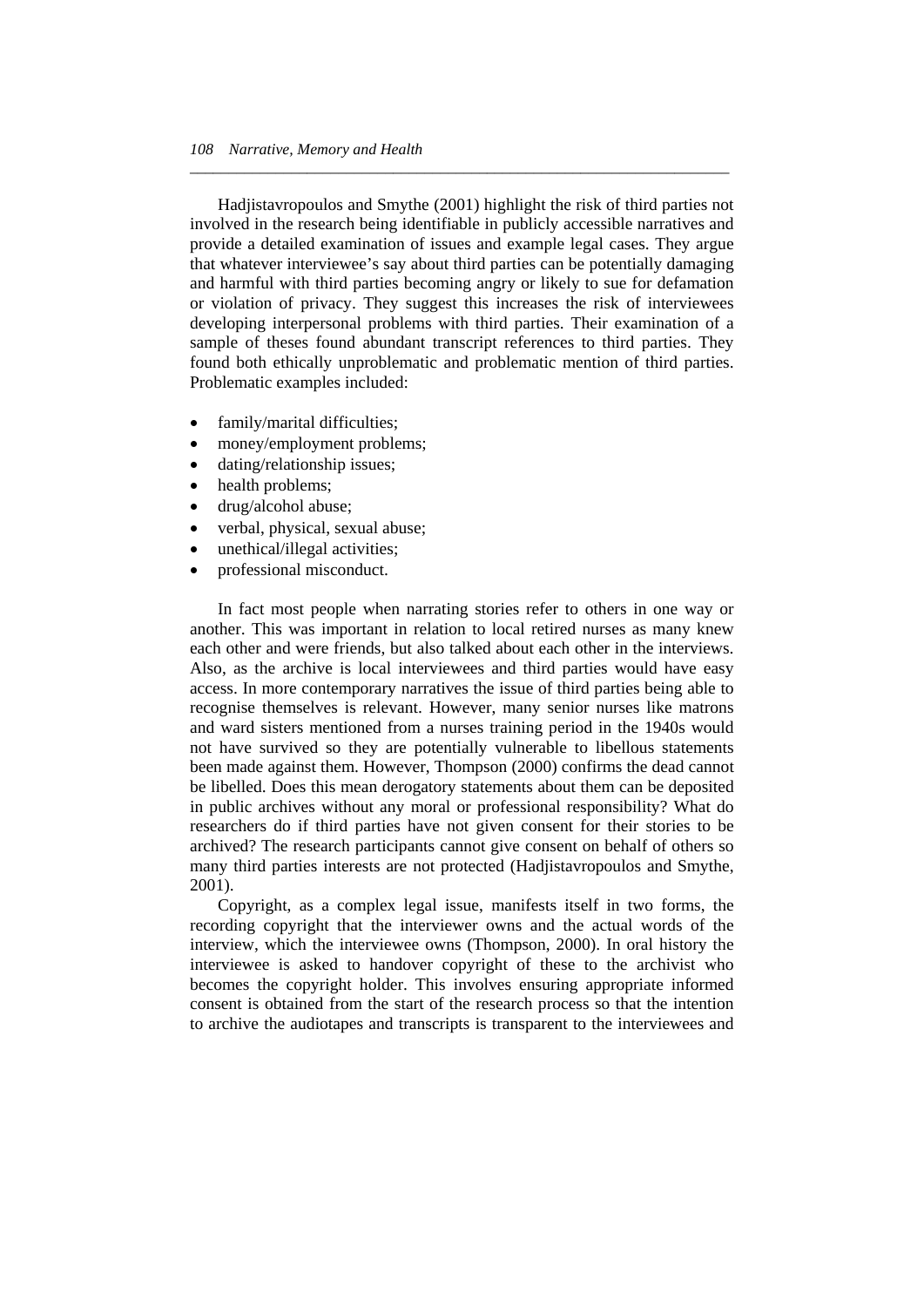if necessary, their families. However, this can impact on the validity and reliability of the study if interviewees in someway change or edit their "stories" for public consumption in the archives, therefore potentially diluting the narrative. This needs to be considered during analysis of the resultant narrative.

*\_\_\_\_\_\_\_\_\_\_\_\_\_\_\_\_\_\_\_\_\_\_\_\_\_\_\_\_\_\_\_\_\_\_\_\_\_\_\_\_\_\_\_\_\_\_\_\_\_\_\_\_\_\_\_\_\_\_\_\_\_\_\_\_\_\_\_\_\_\_* 

 Informed consent attempts to protect interviewees from deception, and Lawson (2001) and Pittenger (2002) discuss this concept and its use. In general terms withholding the truth or deceiving research participants is unethical. However, for certain types of research study its legitimate use has been debated (Lawson, 2001). Gaining permission from elderly interviewees and not deceiving them presents particular problems. Harris and Dyson (2001) identify the complex issues of recruiting older people to research and the skills required to ensure nonexploitation. Good communication skills help explain complex ethical and legal issues to older people who are potentially vulnerable (Peter and Morgan, 2001). Conducting pre-interview visits allowed the interviewer to try to gain the interviewee's confidence, explain the interview process, and gain informed consent. Specific issues related to interviewing the elderly had to be well thought-out as oral histories are often done with older people who are relatively powerless (Cornwall and Gearing, 1989; Reinharz, 1992). Gaining informed consent from retired nurses proved problematic as some had visual or hearing difficulties and other aging health problems. This made explaining the complexities of copyright and archival depositing difficult and hindered their comprehension of written and verbal forms of communication. Methods to overcome these problems included large print on forms, face-toface explanations, and involvement of relatives. Recognising the interviewer as the more experienced partner gives researchers responsibility to educate narrators about the implications of their accounts (Fry, 1996). Smythe and Murrey (2001) suggest researchers should "monitor continually the vulnerability and consent of the participant". Munhall (2001) provides details of the concept of "process consent" suggesting that consent to participate in qualitative research should be an ongoing, mutually negotiated process between researcher and participant rather than merely the one-time signing of a consent form. This can be implemented by using multiple consent forms or periodic verbal or signed authorisation (Hadjistavropoulos and Smythe, 2001).

 Concerned about the researchers ability to protect research participants, Gottlieb and Lasser (2001) acknowledge that individual researchers may not have the required skills or backup to provide adequate support, relating to the researcher's 'competence boundaries'. They identify potential conflicts of interest between the researcher's need to complete their study and their role in protecting participants and third parties from harm. Furthermore, they state that harm to participants may not always be evident to the researcher, and participants need to have access to professionals who can meet their needs when the researcher is unaware of them or unable to do so.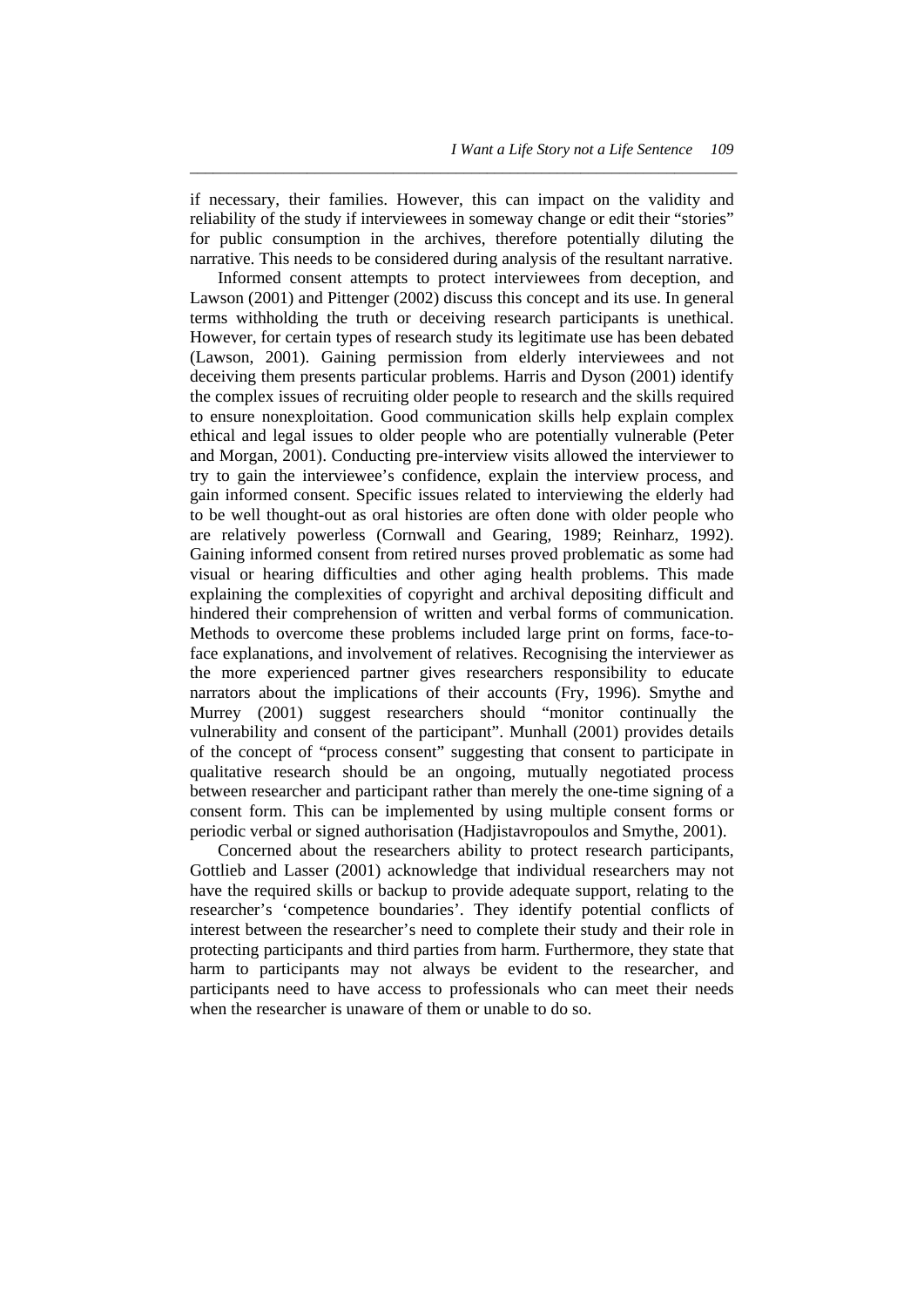The retired nurses were requested to waive their rights to privacy, anonymity and confidentiality, in effect invading their privacy. This may result in exposure of damaging information, diminishing a person's control and liberty, and intrusion into a person's private space (Kelman, 1994). Horner (1998) provides further analysis of the concept of privacy. By participating in the study interviewees were agreeing to others having access to their personal memories. Nespor (2000) provides details of issues and problems related to maintaining anonymity in qualitative research. However, Yow (1994) warns guaranteeing anonymity for the narrator and maintaining confidentiality of information is problematic, while Appleton (2001) questions how confidentiality can be maintained in narrative research. The British Sociological Association's guidance recommends guarantees of confidentiality and anonymity must be honoured unless there are clear and overriding reasons not to do so (Grinyer, 2001), and this confirms the need for assurances of confidentiality and anonymity in nearly every case (Cormack 1996).

*\_\_\_\_\_\_\_\_\_\_\_\_\_\_\_\_\_\_\_\_\_\_\_\_\_\_\_\_\_\_\_\_\_\_\_\_\_\_\_\_\_\_\_\_\_\_\_\_\_\_\_\_\_\_\_\_\_\_\_\_\_\_\_\_\_\_\_\_\_* 

 Oral history interviews deposited in an archive contain data that is by its nature not confidential. The author wondered if this research was one of the cases when confidentiality is not required, or one of the 'exceptions to confidentiality' (Appleton, 2001).

 The researcher found a trusting relation was created with each interviewee. Because the interviewer was a nurse, a professional understanding was created which may have made the interviewees more trusting and thereby provide more detailed narratives. Price (1996) discusses trustworthiness suggesting that this needs to be considered in relation to validity and reliability. Conducting the interviews in the interviewee's homes meant they might have been more comfortable and relaxed in familiar surroundings. However, the fact that the interviewer was male and all interviewees were female may have had a detrimental effect on the interview process.

 Gaining interviewee trust created potential problems, the more relaxed and trusting the interviewees were, the more open and explicit their narratives may become. This provides a rich source of data but may also provide problematic contentious issues, which need consideration before archiving.

 Chase (1996) explores the concept of vulnerability concluding that informed consent is the main method of protecting interviewees. The issue of trust becomes a moral issue for the researcher when they are out in the field and in direct contact with the interviewees. Moral dilemmas are often complex and dealt with by researchers individually based upon their own values and experiences and can be inconsistent (De Hann, 2001).

 In general terms it is unethical to harm anyone in the course of conducting research so the concept of harm reduction is important (Grbich, 1999).

 In the author's research, archiving interview data posed the question of how confidentiality and anonymity could be safely breached?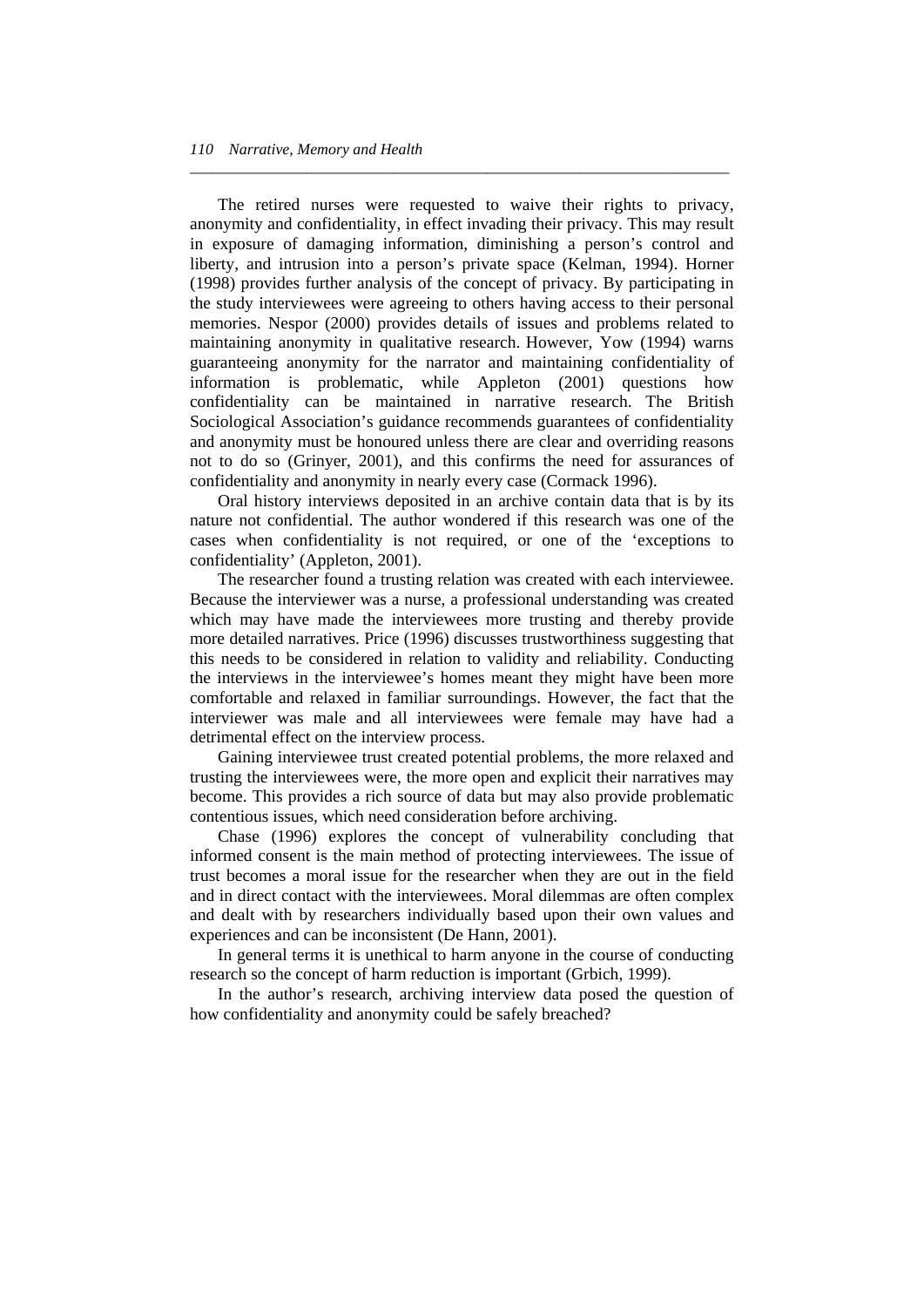With an overall aim to prevent harm to retired nursing colleagues, or others they mention in their interviews, forms were designed to obtain 'process' informed consent, copyright clearance and permission to deposit the transcripts and tapes in the archive. The University's legal representatives and archivist were involved in producing these forms. The Holocaust Survivor's Friendship Association assignment of copyright and other related rights form was considered as an additional element. It states the interviewee guarantees, by signing a form prior to interview, that the information they provide "does not infringe the copyright or other rights of any other person or organisation, neither is it deliberately defamatory in its nature or content" (Cornish, 2001). This has enormous implications for the validity and reliability of the resultant narrative, but attempts to prevent harm. This means researchers have to prioritise and make decisions about their methodological approaches.

*\_\_\_\_\_\_\_\_\_\_\_\_\_\_\_\_\_\_\_\_\_\_\_\_\_\_\_\_\_\_\_\_\_\_\_\_\_\_\_\_\_\_\_\_\_\_\_\_\_\_\_\_\_\_\_\_\_\_\_\_\_\_\_\_\_\_\_\_\_\_* 

 Consenting to deposit the transcripts and tapes in the archives meant interviewees were agreeing to their memoirs been open to public access.

 Interviewees had to understand they were losing their anonymity and that others would be able to identify them and have access to their views on a variety of issues covered in the interview. Concerns about reprisals or legal implications may affect what is said at interview, or how it is presented and has to be considered (Winslow, 2001). Warning interviewees about 3rd party rights may have an impact on what they said or how they said it when narrating their stories. There is a danger of the interviewee "watering down" or "sanitising" their stories with the resultant narratives not accurately reflecting actual events described. Research validity and reliability need to be protected so that narratives are as accurate as possible reflections of the interviewee's life, warts and all. The interviewee's feelings, emotions, beliefs, values and thoughts are all central to presenting an accurate portrait of their lives. Ensuring the authenticity of the narrator's story becomes another of the researcher's conflicting priorities to be balanced with harm reduction.

 Negative aspects of interviewee motivation had to be guarded against such as those who air private grievances in the interview (Gregg, 2000). Also narrators sometimes may keep secrets, deliberately lie, make mistakes or misremember (Polishuk, 1998).

 Richardson and Godfrey (2002) state the traditional views of ethical issues in qualitative research interviewing are challenged when access to the interview transcripts and tapes, and therefore the data they contain, is opened up to others. Perks and Thomson (1998) ascertain that depositing oral history recordings in publicly accessible archives creates legal and ethical problems, emphasising the need to respect the privacy of both the interviewee and any third parties mentioned. They further stress disseminating the content of recordings may harm some individuals and lead to libel suits.

 If any contentious issues are identified within an interview the researcher has the moral dilemma of what to do with them. Thurgood (2002) discusses the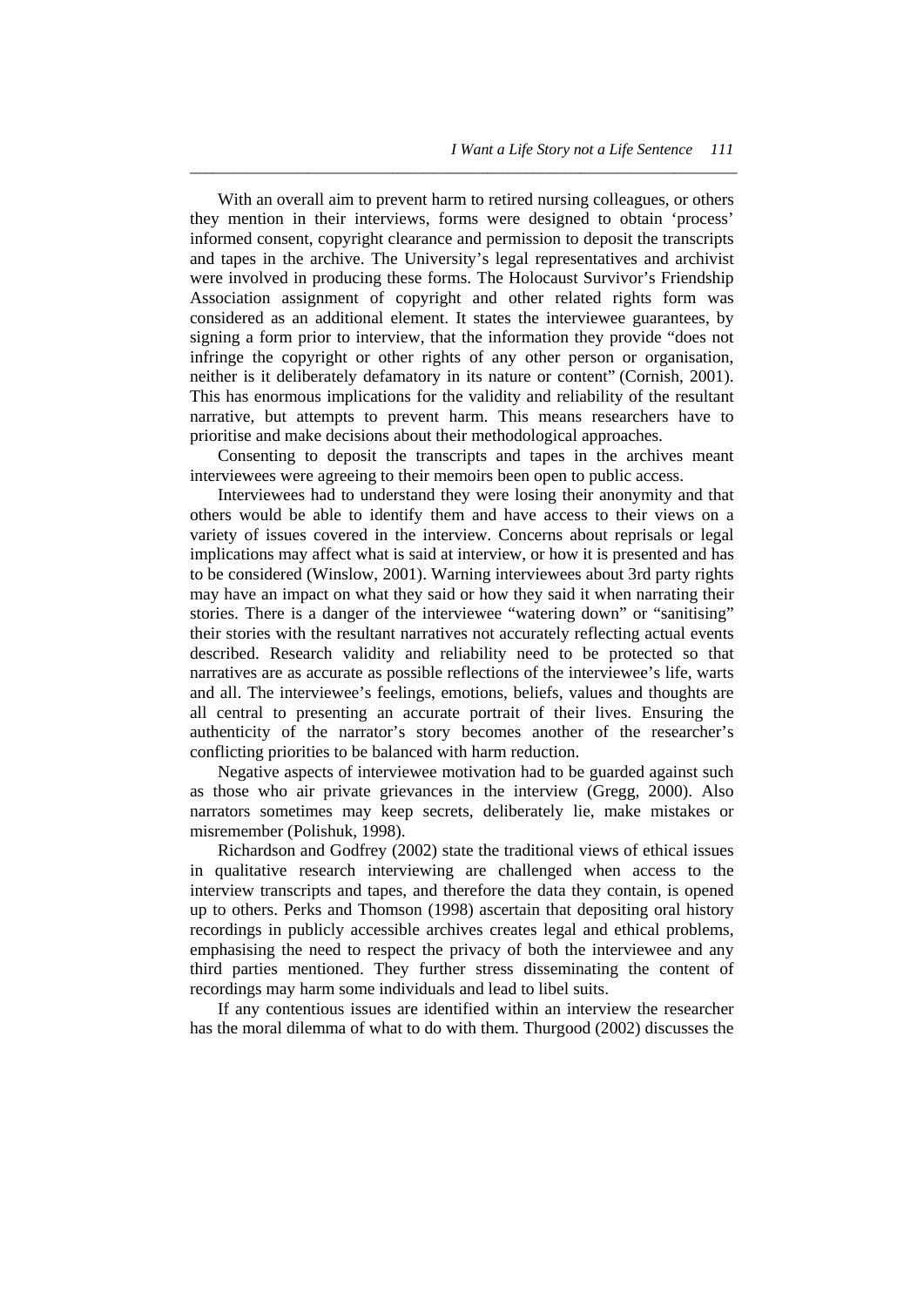concept of editing audiotapes and/or transcripts as a solution to this, and the complex ethical and legal issues this creates. Following any editing, with the interviewees written consent, and in consultation with the archivist, their audiotapes and transcripts may finally be deposited in the archives.

*\_\_\_\_\_\_\_\_\_\_\_\_\_\_\_\_\_\_\_\_\_\_\_\_\_\_\_\_\_\_\_\_\_\_\_\_\_\_\_\_\_\_\_\_\_\_\_\_\_\_\_\_\_\_\_\_\_\_\_\_\_\_\_\_\_\_\_\_\_* 

 Bainbridge and Cunningham (1998) in New Zealand and Winslow (2001) with the on-line Hospice History Project in Sheffield, UK, illustrate how oral history and narratives can be made available on the World Wide Web. Levine (2001) identifies Berkeley Oral History Online Project and Bridgeport Working Voices from the 20th Century, as current Internet development examples. Making narratives more accessible with technology brings similar and different potential ethical and legal dilemmas.

 To summarise, oral history provides an invaluable way of recapturing the past (Russell, 1997). Legal and ethical issues related to archiving oral history interview audiotapes and transcripts, and informed consent and protection of third parties have been addressed. Exploration of these has identified ways of protecting those, including researchers, who may be harmed in any way by narratives been publicly accessible. Collaborative multidisciplinary team working between researchers, archivists, university legal advisors and colleagues can promote and enhance research integrity and quality. Creating transparent research plans that are checked internally and externally at all stages of the process ensures safety for all concerned and enriches the research experience.

#### **Acknowledgement**

Research Supervisors for their support and constructive feedback:

 Professor Peter Bradshaw, Professor David Taylor and Dr Brian Roberts, The University of Huddersfield;

 Hazel Rangeley, Senior Lecturer, The University of Huddersfield for her advice, support and help with draft copies of this paper;

 Professor Eric Blyth, The University of Huddersfield for his advice, support and help with the final draft copy of this paper;

 Barry Godfrey, Criminology Dept of Keele University for providing prepublication access to his article;

 Mrs Hilary Haigh, Archivist, The Learning Centre, The University of Huddersfield;

 The Wellcome Trust for their financial support of the research study by providing a research expenses grant and a supplementary research grant thereby allowing the researcher to develop the study further;

 All the retired nurses who have helped in the research study, particularly those who volunteered to be interviewed; and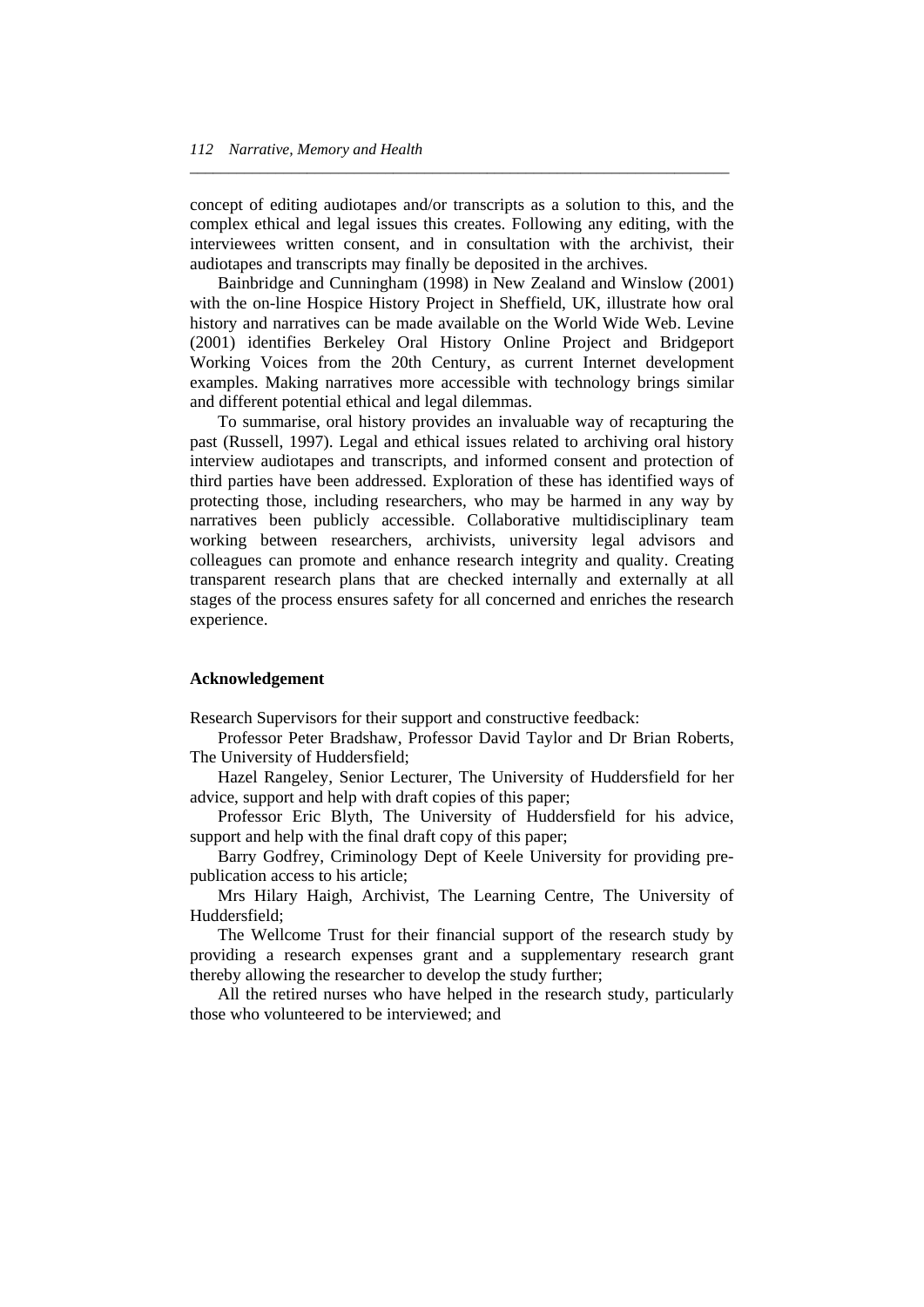Susan McGann, Archivist, Royal College of Nursing History of Nursing Archives, Edinburgh.

*\_\_\_\_\_\_\_\_\_\_\_\_\_\_\_\_\_\_\_\_\_\_\_\_\_\_\_\_\_\_\_\_\_\_\_\_\_\_\_\_\_\_\_\_\_\_\_\_\_\_\_\_\_\_\_\_\_\_\_\_\_\_\_\_\_\_\_\_\_\_* 

 This is a modified version of papers given by the author at the 2nd European Doctoral Conference in Nursing Science, 12th and 13th October 2001, Universiteit Maastricbt, The Netherlands; the Nursing History Research Colloquium, University Research Centre, 23rd March 2002, Oxford Brookes University; and the Narrative, Memory and Health Conference, University of Huddersfield, 20th April 2002.

### **References**

- Appleton, J. (2001) *Ethical Issues in Undertaking Narrative Research in Palliative Care*, Conference paper presented at the Narrative and Memory Research Group, University of Huddersfield, 28th April.
- Atkinson, R. (1998) *The Life Story Interview*, London, Sage Publications.
- Bainbridge, D. and Cunningham, S. (1998) Making Oral History Accessible over the World Wide Web. *History and Computing,* 10 (1/3), 73-81. (www.nzdl.org/ohist>).
- Bar-on, D. (1996) Ethical Issues in Biographical Interviews and Analysis, in Josselson, R. (Ed) *Ethics and Process in The narrative Study of Lives*, Vol.4. Chpt.2, 9-21, London, Sage Publications.
- Bornat, J. (1998) 'Oral history as a social movement: reminiscence and older people', in Perks, R. and Thomson, A. (eds) *The Oral History Reader*, London, Routledge.
- Bradburn, N.M. (1973) The Generation and Utilisation of Social Data, *Ethics*, 84 (1), Oct, 22-37.
- Cassinelli, C.W. (1958) Some Reflections on the Concept of the Public Interest, *Ethics*, 69 (1), Oct, 48-61.
- Chase, S.E. (1996) Personal Vulnerability and Interpretive Authority in Narrative Research, in Josselson, R. (Ed) *Ethics and Process in The narrative Study of Lives*, Vol.4, Chpt.4, 45-59, London, Sage Publications.
- Cormack, D.F.S. (1996) *The Research Process in Nursing*, 3rd Ed, Blackwell Science Ltd, London.
- Cornish, G. (2001) *Holocaust Survivor's Friendship Association 2001 Assignment of copyright and other related rights form*, Via personal communication with Graham Cornish, Harrogate, UK, The Copyright Circle.
- Cornwall, J. and Gearing, B. (1989) Biographical interviews with older people, *Oral History,* 17 (1), Spring, 36-43.
- Corti, L., Foster, J. and Thompson, P. (1995) Archiving Qualitative research data, University of Surrey, *Social Research Update*, (10), 1-7.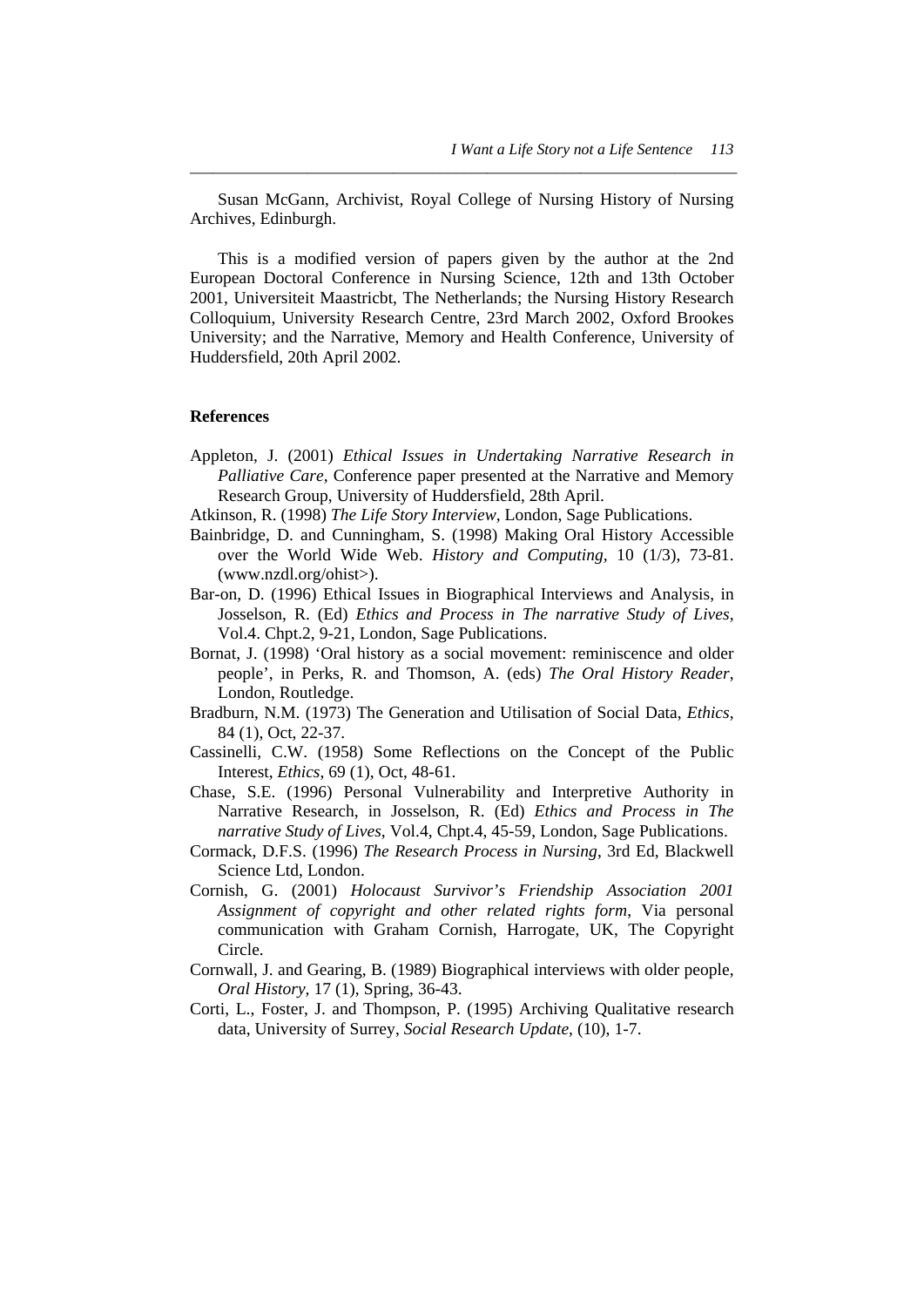De Hann, J. (2001) The Definition of Moral Dilemmas: A logical Problem, *Ethical Theory and Moral Practice*, (4), 267-84.

*\_\_\_\_\_\_\_\_\_\_\_\_\_\_\_\_\_\_\_\_\_\_\_\_\_\_\_\_\_\_\_\_\_\_\_\_\_\_\_\_\_\_\_\_\_\_\_\_\_\_\_\_\_\_\_\_\_\_\_\_\_\_\_\_\_\_\_\_\_* 

- Dunaway, D.K. (1992) Method and Theory in the Oral Biography. *Oral History,* Autumn, 20 (2), 40-44.
- Faraday, A. and Plummer, K. (1979) Doing Life Histories, *Sociological Review,* 27 (4), 773-98.
- Fry, A. (1996) Reflections on Ethics, in Dunaway, D.K. and Baum, W.K. (Eds) *Oral History. An Interdisciplinary AnthologyI,* 2nd Ed, London, Sage Publications.
- Gottlieb, M.C. and Lasser, J. (2001) Competing Values: A Respectful Critique of Narrative Research, *Ethics and Behaviour*, 11 (2), 191-194.
- Grbich, C. (1999) *Qualitative Research in Health. An introduction*, London, Sage Publications.
- Gregg, A. (2000) Planning and managing an oral history collection, *Australasian Public Libraries and Information Services,* 13 (4), 173-9.
- Grinyer, A. (2001) Ethical Dilemmas in Nonclinical Health Research from a UK Perspective, *Nursing Ethics,* 8 (2), 124-132.
- Hadjistavropoulos, T. and Smythe, W.E. (2001) Elements of Risk in Qualitative Research, *Ethics and Behaviour*, 11 (2), 163-74.
- Hagemaster, J.N. (1992) Life history: a qualitative method of research, *Journal of Advanced Nursing,* 17, 1122-1128.
- Harris, R. and Dyson, E. (2001) Recruitment of frail older people to research: lessons learnt through experience, *Journal of Advanced Nursing*, 36 (5), 643-651.
- HMSO (1998) *Data Protection Act*, London, The Stationery Office Limited.
- Horner, J.S. (1998) Research, ethics and privacy: The limits of knowledge, *Public Health,* 112 (4), 217-20.
- Howarth, K. (1998) *Oral History. A Handbook*, Stroud, Sutton Publishing Limited.
- Johnson, P. (1992) Oral history nursing and the national life history collection, *History of Nursing Society,* 4 (1), 41-44.
- Kelman, H.C. (1994) Privacy and Research with Human Beings, in Yow, V.R. *Recording Oral History. A practical guide for Social Scientists*, London, Sage Publications.
- Lawson, E. (2001) Informational and Relational meanings of Deception: Implications for Deception Methods in Research, *Ethics and Behavior*, 11 (2), 115-130.
- Levine, S. (2001) Oral Histories Online, *The Oral History Review*, 28 (2), 139- 40.
- Miles, M.B. and Huberman, A.M. (1998) Qualitative Data Analysis, in Punch, K.F. *Introduction to Social Research. Quantitative and Qualitative Approaches*, London, Sage Publications.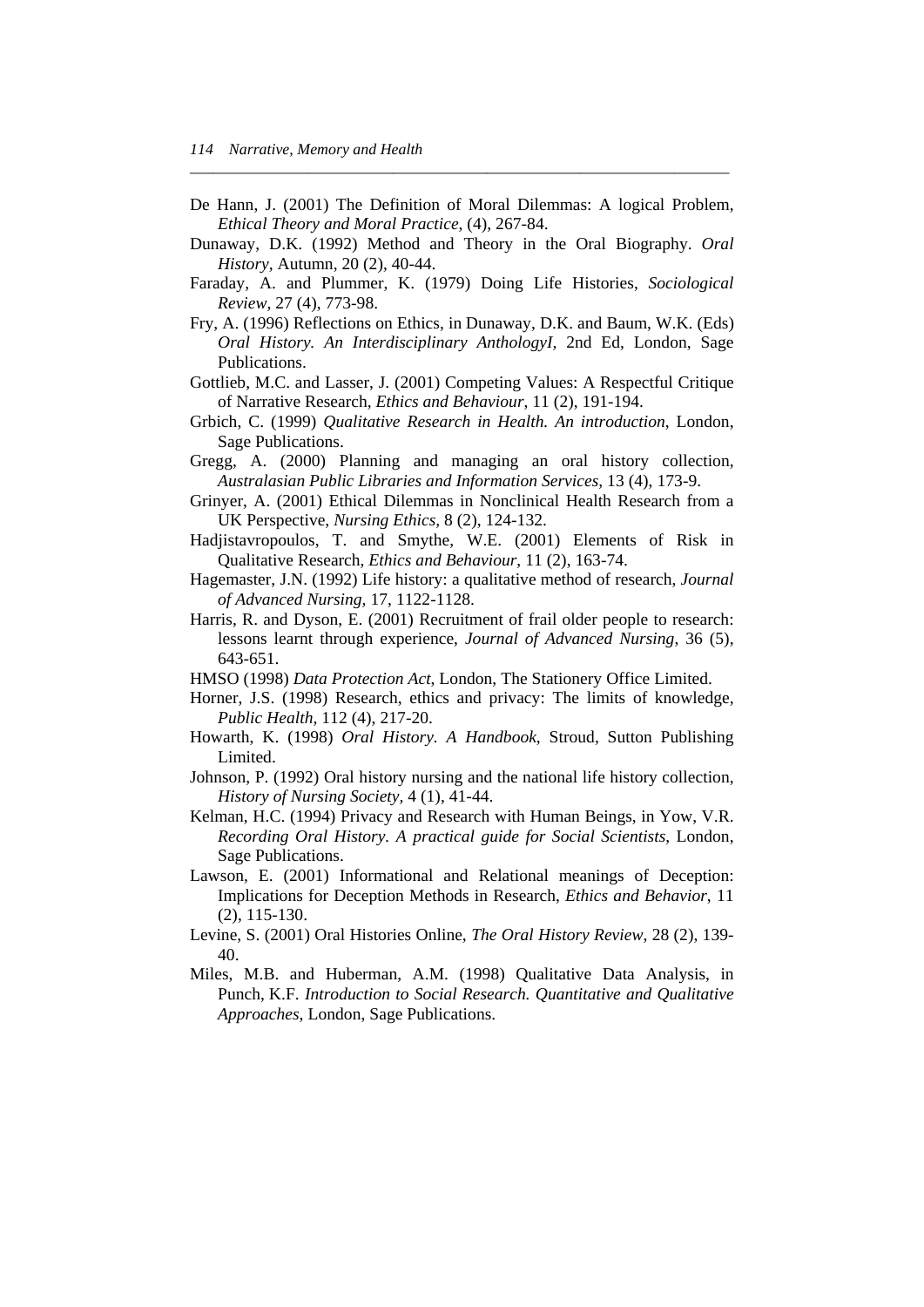Munhall, P.L. (2001), in Hadjistavropoulos, T. and Smythe, W.E. Elements of Risk in Qualitative Research, *Ethics and Behaviour*, 11 (2), 163-74.

*\_\_\_\_\_\_\_\_\_\_\_\_\_\_\_\_\_\_\_\_\_\_\_\_\_\_\_\_\_\_\_\_\_\_\_\_\_\_\_\_\_\_\_\_\_\_\_\_\_\_\_\_\_\_\_\_\_\_\_\_\_\_\_\_\_\_\_\_\_\_* 

- Nespor, J. (2000) Anonymity and Place in Qualitative Inquiry, *Qualitative Inquiry,* 6 (4), 546-569.
- Perks, R. (1992) *Oral History. Talking about the past*, Helps for Students of History series 94, London, The Historical Association in association with The Oral History Society, 1992.
- Perks, R. and Thomson, P. (1998). *The Oral History Reader*, London, Routledge.
- Peter, E. and Morgan, K.P. (2001) Explorations of a trust approach for nursing ethics, Nursing Inquiry, July, (8), 3-10.
- Pittenger, D.J. (2002) Deception in Research: Distinctions and Solutions From the Perspective of Utilitarianism, *Ethics and Behavior*, 12 (2), 117-142.
- Polishuk, S. (1998) Secrets, Lies and Misremembering, *Frontiers,* 19 (3), 14- 23.
- Price, J. (1996) Snakes in the Swamp, Ethical Issues in Qualitative Research, in Josselson, R. (Ed) *Ethics and Process in The narrative Study of Lives*, Vol.4, Chpt.14, 207-215, London, Sage Publications.
- Punch, M. (1994) Politics and ethics in qualitative research, in Denzin, N.K. and Lincoln, Y.S. (Eds) *Handbook of Qualitative Research*, Thousand Oaks, CA, Sage Publications.
- Reinharz, S. (1992) *Feminist Methods in Social Research*, Oxford, Oxford University Press.
- Ritchie, D.A. (1995) *Doing Oral History*, Oxford, Twayne Publishers.
- Richardson, J.C. and Godfrey, B.S. (2002) Towards ethical practice in the use of archived transcripted interviews, *International Journal of Social Research Methodology*, in press.
- Russell, D. (1997) An oral history project in mental health nursing, *Journal of Advanced Nursing*, (26), 489 - 495.
- Stahl, N.A. and King, J.R. (1996) *Preserving the Heritage of a Profession through Oral History Projects*, Newcastle, England, United Kingdom: Annual Conference of the United Kingdom Reading Association, July 4-5.
- Smythe, W.E. and Murrey, M.J. (2001) Owning the story: Ethical considerations in narrative research, in Gottlieb, M.C. and Lasser, J. Competing Values: A Respectful Critique of Narrative Research, *Ethics and Behaviour*, 11 (2),193.
- Thompson, P. (2000) *The Voice of the Past Oral History*, 3rd Ed, Oxford, Oxford University Press.
- Thurgood, G. (2002) Legal, ethical and human rights issues related to the storage of oral history interviews in archives, *International History of Nursing Journal*, 7 (2), Summer, 38-49.